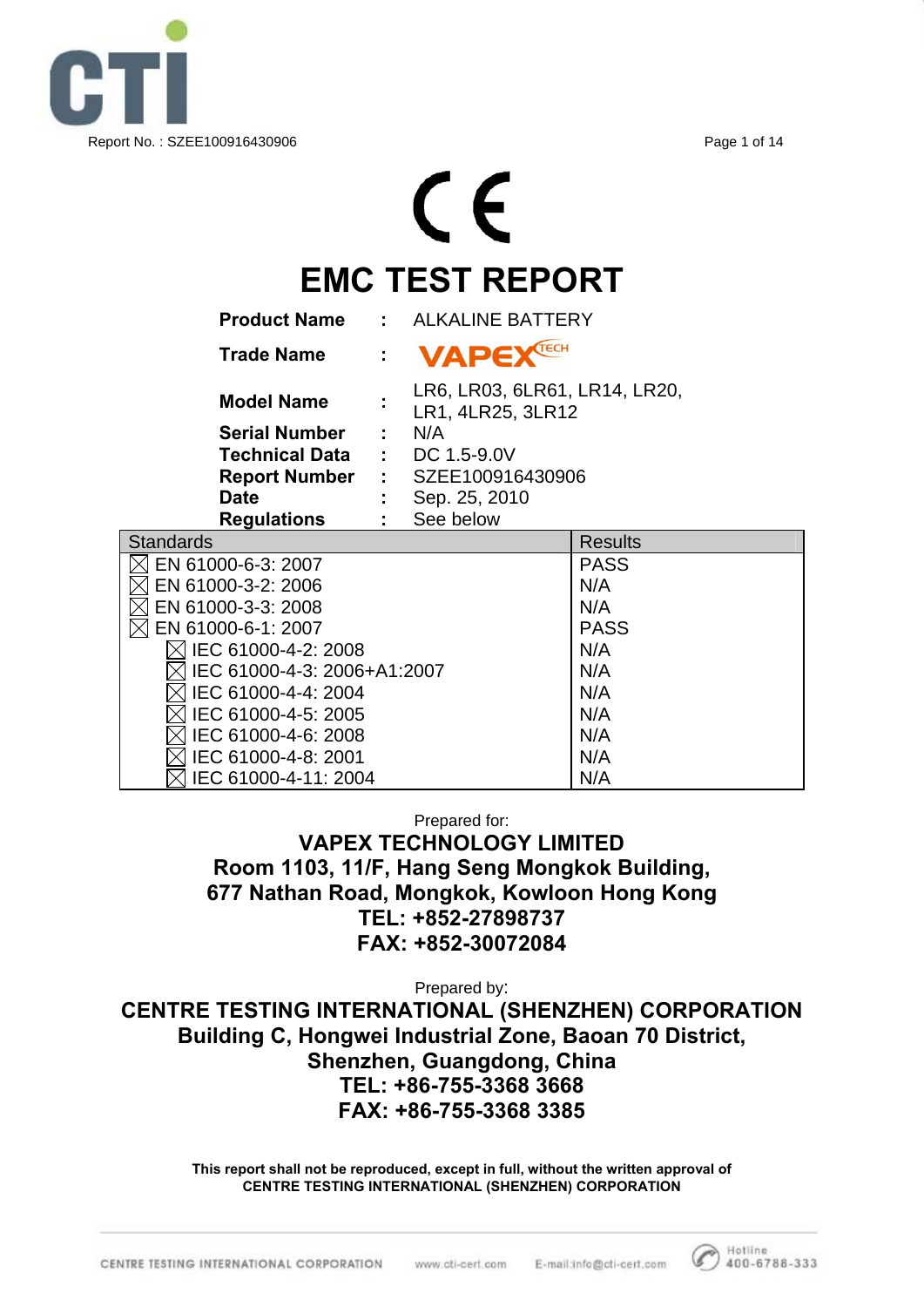

Page 2 of 14

## **TABLE OF CONTENTS**

| $\mathbf 1$ . |                   |                                                                                                                 |  |
|---------------|-------------------|-----------------------------------------------------------------------------------------------------------------|--|
| 2.            |                   |                                                                                                                 |  |
| 3.            |                   |                                                                                                                 |  |
| 4.            |                   |                                                                                                                 |  |
|               | 4.1               |                                                                                                                 |  |
|               | 4.2               |                                                                                                                 |  |
|               | 4.3               |                                                                                                                 |  |
| 5.            |                   |                                                                                                                 |  |
|               | 5.1               |                                                                                                                 |  |
|               | 5.2               |                                                                                                                 |  |
|               | 5.3               |                                                                                                                 |  |
| 6.            |                   |                                                                                                                 |  |
|               | 6.1               |                                                                                                                 |  |
|               | 6.2               |                                                                                                                 |  |
|               | 6.3               |                                                                                                                 |  |
|               | 6.4               |                                                                                                                 |  |
|               | <b>APPENDIX 1</b> |                                                                                                                 |  |
|               | <b>APPENDIX 2</b> |                                                                                                                 |  |
|               |                   | the contract of the contract of the contract of the contract of the contract of the contract of the contract of |  |

(Note: N/A means not applicable)

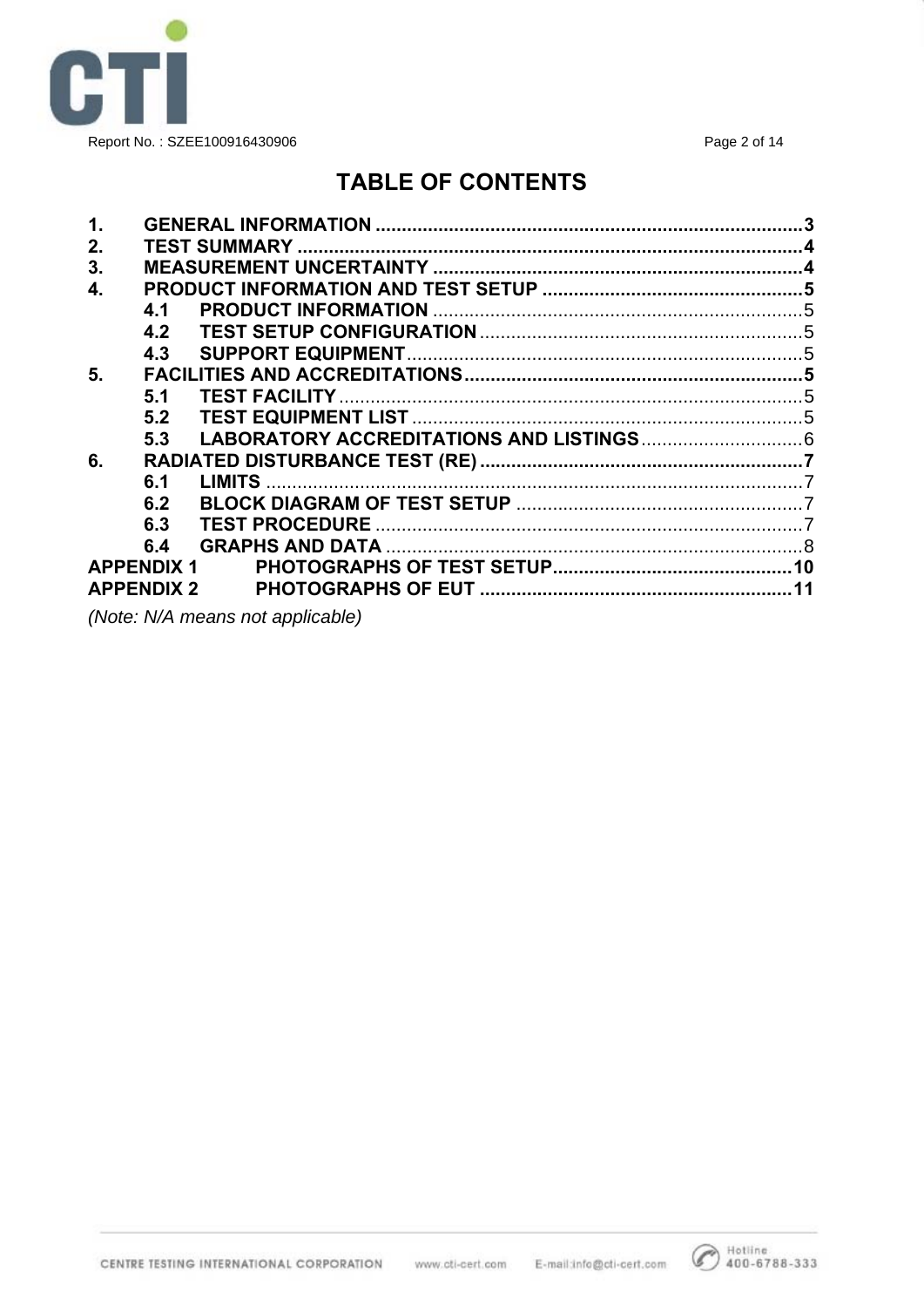

Page 3 of 14

## 1. GENERAL INFORMATION

| Applicant:            | <b>VAPEX TECHNOLOGY LIMITED</b><br>Room 1103, 11/F, Hang Seng Mongkok Building,<br>677 Nathan Road, Mongkok, Kowloon Hong Kong |
|-----------------------|--------------------------------------------------------------------------------------------------------------------------------|
| <b>Manufacturer:</b>  | N/A                                                                                                                            |
| <b>EMC Directive:</b> | 2004/108/EC                                                                                                                    |
| <b>Product Name:</b>  | <b>ALKALINE BATTERY</b>                                                                                                        |
| <b>Trade Name:</b>    | VAPEXTECH                                                                                                                      |
| <b>Model Name:</b>    | LR6, LR03, 6LR61, LR14, LR20, LR1, 4LR25, 3LR12                                                                                |
| <b>Serial Number:</b> | N/A                                                                                                                            |
| <b>Report Number:</b> | SZEE100916430906                                                                                                               |
| Date of Test:         | Sep. 16, 2010 to Sep. 20, 2010                                                                                                 |

The results of this test report are only valid for the mentioned equipment under test. The test report with all its sub-reports, e.g. tables, photographs and drawings, is copyrighted. Unauthorized utilization, especially without permission of the test laboratory, is not allowed and punishable. For copying parts of the test report, a written permission by the test laboratory is needed.

The test results of this report relate only to the tested sample identified in this report.

| Prepared by: | Hengpei Wang                          |  |
|--------------|---------------------------------------|--|
| Reviewed by: | $DK_0$ sa<br>m<br>Louisa Lu           |  |
| Approved by: | $\frac{1}{2}$<br>Lily <sup>X</sup> an |  |
| Date         | Supervisor<br>Sep. 25, 2010           |  |

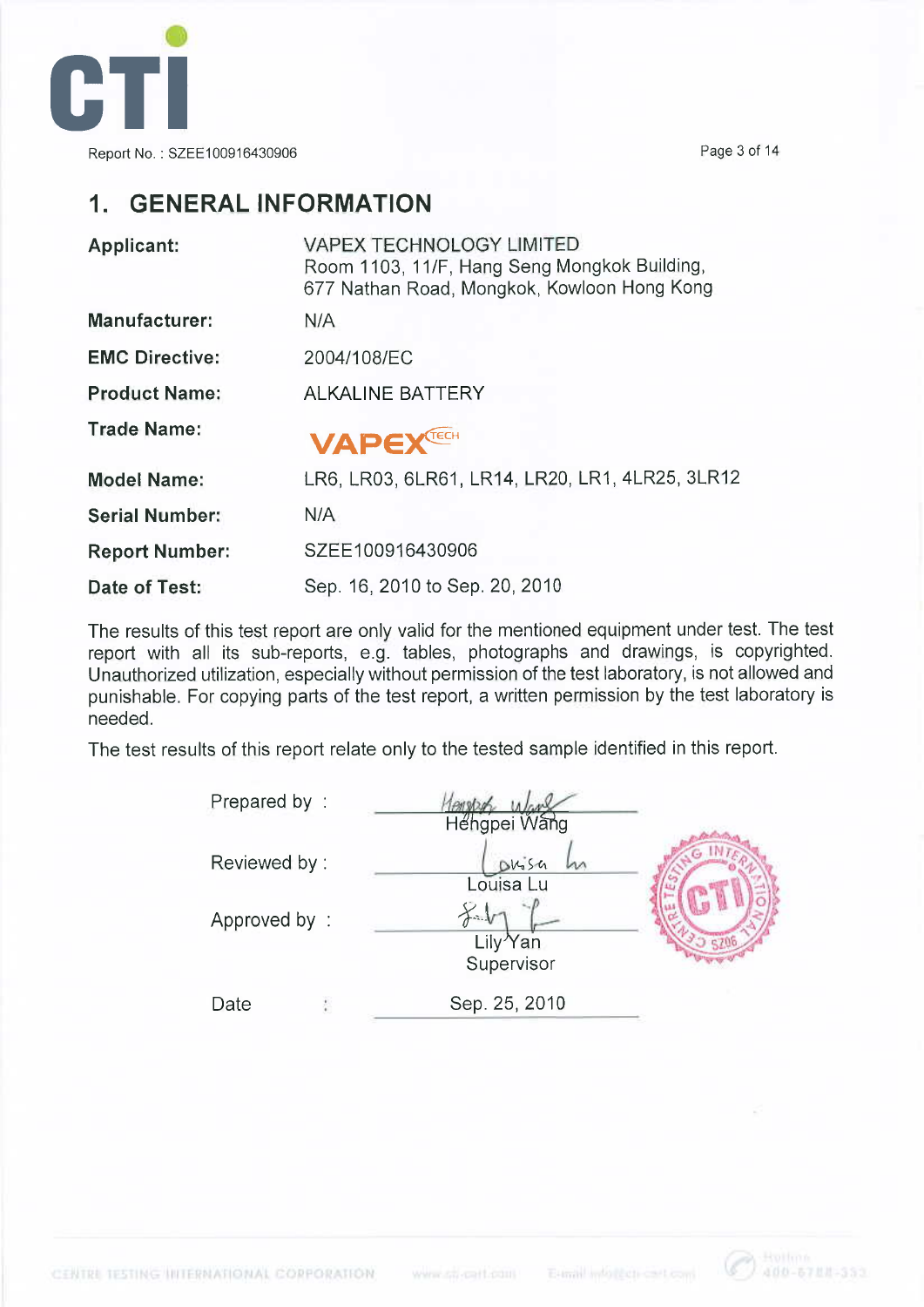

# **2. TEST SUMMARY**

The EUT has been tested according to the following specifications:

| <b>EMISSION</b> |                                |      |  |  |  |  |  |
|-----------------|--------------------------------|------|--|--|--|--|--|
| <b>Standard</b> | <b>Test Item</b>               | Test |  |  |  |  |  |
| EN 61000-6-3    | Conducted disturbance (CE)     | N/A  |  |  |  |  |  |
| EN 61000-6-3    | Radiated disturbance (RE)      | Yes  |  |  |  |  |  |
| EN 61000-3-2    | Harmonic current emission      | N/A  |  |  |  |  |  |
| EN 61000-3-3    | Voltage fluctuations & flicker | N/A  |  |  |  |  |  |

| <b>IMMUNITY (EN 61000-6-1:2007)</b> |                                                                       |                  |  |  |  |  |  |
|-------------------------------------|-----------------------------------------------------------------------|------------------|--|--|--|--|--|
| <b>Standard</b>                     | <b>Test Item</b>                                                      | <b>Test</b>      |  |  |  |  |  |
| IEC 61000-4-2                       | Electrostatic discharge immunity                                      | N/A <sup>2</sup> |  |  |  |  |  |
| IEC 61000-4-3                       | Radiated, radio frequency, electromagnetic field immunity             | N/A <sup>2</sup> |  |  |  |  |  |
| IEC 61000-4-4                       | Electrical fast transient / burst immunity                            | N/A <sup>2</sup> |  |  |  |  |  |
| IEC 61000-4-5                       | Surge immunity                                                        | N/A <sup>2</sup> |  |  |  |  |  |
| IEC 61000-4-6                       | Immunity to conducted disturbances, induced by radio-frequency fields | N/A <sup>2</sup> |  |  |  |  |  |
| IEC 61000-4-8                       | Power frequency magnetic field immunity                               | N/A <sup>2</sup> |  |  |  |  |  |
| IEC 61000-4-11                      | Voltage dips, short interruptions and voltage variations immunity     | N/A <sup>2</sup> |  |  |  |  |  |

Remark: 1.The EUT is an alkaline battery.

2.The EUT containing no electronic control circuitry,the immunity tests are inappropriate and therefore unnecessary,it is deemed to fulfil the relevant immunity requirements without testing.

# **3. MEASUREMENT UNCERTAINTY**

Where relevant, the following measurement uncertainty levels have been estimated for tests performed on the EUT as specified in CISPR 16-4-2. This uncertainty represents an expanded uncertainty expressed at approximately the 95% confidence level using a coverage factor of k=2.

| <b>Test item</b>  | Value |
|-------------------|-------|
| Radiated emission | 4.4dB |

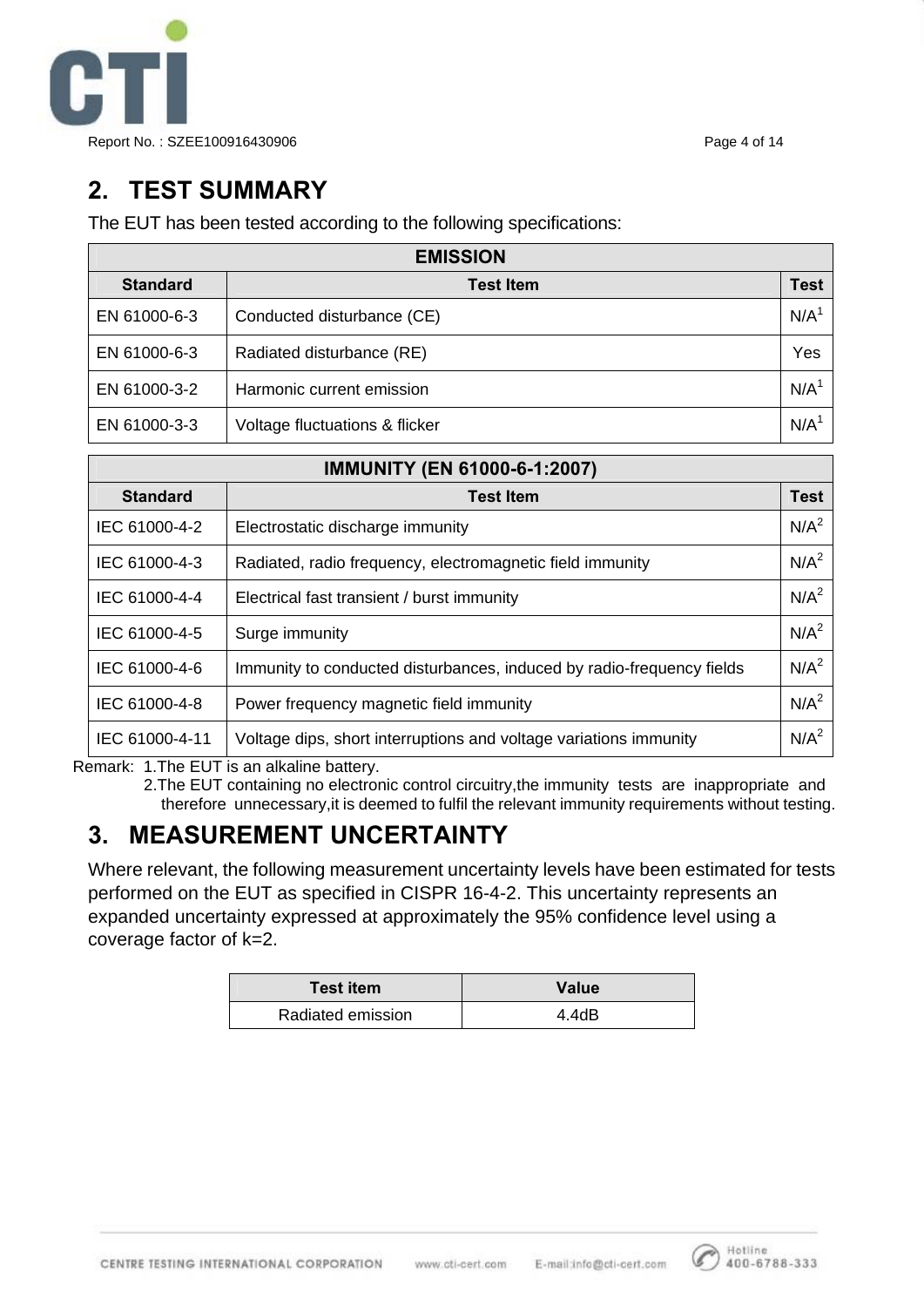

# **4. PRODUCT INFORMATION AND TEST SETUP**

## **4.1 PRODUCT INFORMATION**

#### **Technical Data:** DC 1.5-9.0V

The model numbers of EUT are LR6, LR03, 6LR61, LR14, LR20, LR1, 4LR25, 3LR12. The model different between LR6, LR03, 6LR61, LR14, LR20, LR1, 4LR25, 3LR12 is the battery voltage and volume. other is the same.The model of test sample is 6LR61 (hightest voltage), and the test results are applicable to the other.

#### **4.2 TEST SETUP CONFIGURATION**

See test photographs attached in APPENDIX 1 PHOTOGRAPHS OF TEST SETUP for the actual connections between EUT and support equipment.

#### **4.3 SUPPORT EQUIPMENT**

| No. | Device Type | <b>Brand</b> |  | Series No. | Data Cable | <b>Power Cord</b> |  |
|-----|-------------|--------------|--|------------|------------|-------------------|--|
| . . | $- - -$     | $---$        |  | $---$      | $---$      | $---$             |  |

#### *Notes:*

1. All the equipment/cables were placed in the worst-case configuration to maximize the emission during the test.

2. Grounding was established in accordance with the manufacturer's requirements and conditions for the intended use.

# **5. FACILITIES AND ACCREDITATIONS**

#### **5.1 TEST FACILITY**

All measurement facilities used to collect the measurement data are located at Building C, Hongwei Industrial Zone, Baoan 70 District, Shenzhen, Guangdong, China. The site and apparatus are constructed in conformance with the requirements of ANSI C63.4 and CISPR 16-1-1 other equivalent standards.

#### **5.2 TEST EQUIPMENT LIST**

**Instrumentation:** The following list contains equipments used at CTI for testing. The calibrations of the measuring instruments, including any accessories that may effect such calibration, are checked frequently to assure their accuracy. Adjustments are made and correction factors applied in accordance with instructions contained in the manual for the measuring instrument.

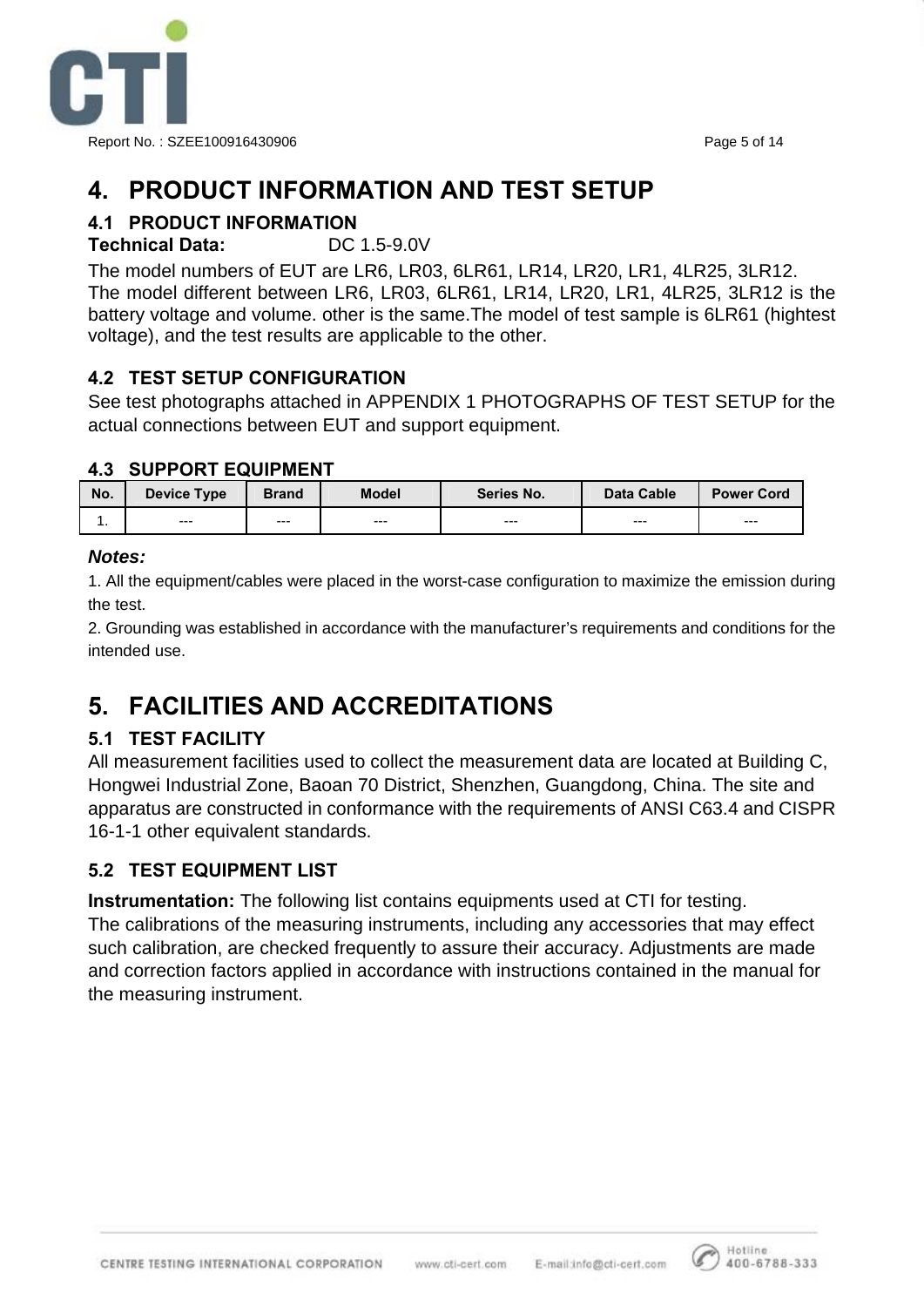

#### **Equipment used during the tests:**

| 3M Semi-anechoic Chamber - RE Test         |                     |              |            |            |  |  |  |  |  |  |  |
|--------------------------------------------|---------------------|--------------|------------|------------|--|--|--|--|--|--|--|
| <b>Equipment</b>                           | <b>Manufacturer</b> | <b>Model</b> | Serial No. | Due Date   |  |  |  |  |  |  |  |
| 3M Chamber &<br><b>Accessory Equipment</b> | ETS-LINDGREN        | FACT-3       | 3510       | 07/09/2012 |  |  |  |  |  |  |  |
| Spectrum Analyzer                          | Agilent             | E4440A       | MY46185649 | 04/09/2011 |  |  |  |  |  |  |  |
| <b>Biconilog Antenna</b>                   | <b>ETS-LINGREN</b>  | 3142C        | 00044562   | 07/31/2011 |  |  |  |  |  |  |  |
| Multi device Controller                    | <b>ETS-LINGREN</b>  | 2090         | 00057230   | N/A        |  |  |  |  |  |  |  |

#### **5.3 LABORATORY ACCREDITATIONS AND LISTINGS**

The measuring equipment utilized to perform the tests documented in this report has been calibrated once a year or in accordance with the manufacturer's recommendations, and is traceable under the ISO/IEC/EN 17025 to international or national standards. Equipment has been calibrated by accredited calibration laboratories.

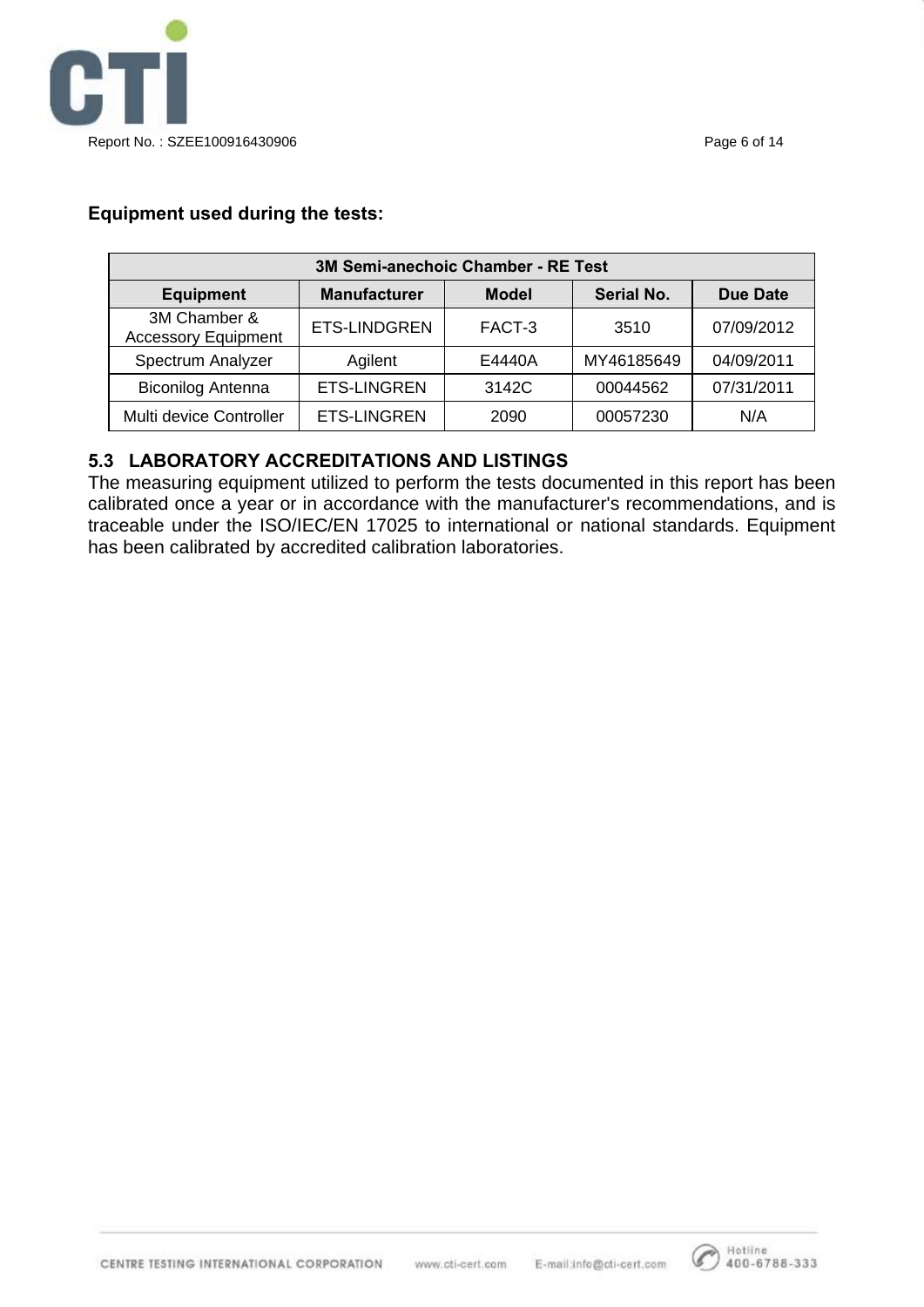

# **6. RADIATED DISTURBANCE TEST (RE)**

#### **6.1 LIMITS**

| <b>Frequency (MHz)</b> | Quasi-peak limit at 3m (dBµV/m) |
|------------------------|---------------------------------|
| 30-230                 | 40                              |
| 230-1000               | 4                               |

NOTE: The lower limit shall apply at the transition frequencies.

#### **6.2 BLOCK DIAGRAM OF TEST SETUP**



#### **6.3 TEST PROCEDURE**

a. The EUT was placed on the non-conductive turntable above the ground at a chamber.

b. Set the spectrum analyzer/receiver in Peak detector, Max Hold mode, and 120 kHz RBW. Record the maximum field strength of all the pre-scan process in the full band when the antenna is varied between 1~4 m in both horizontal and vertical, and the turntable is rotated from 0 to 360 degrees.

c. For each frequency whose maximum record was higher or close to limit, measure its QP value: vary the antenna's height and rotate the turntable from 0 to 360 degrees to find the height and degree where EUT radiated the maximum emission, then set the test frequency analyzer/receiver to QP Detector and specified bandwidth with Maximum Hold Mode, and record the maximum value.

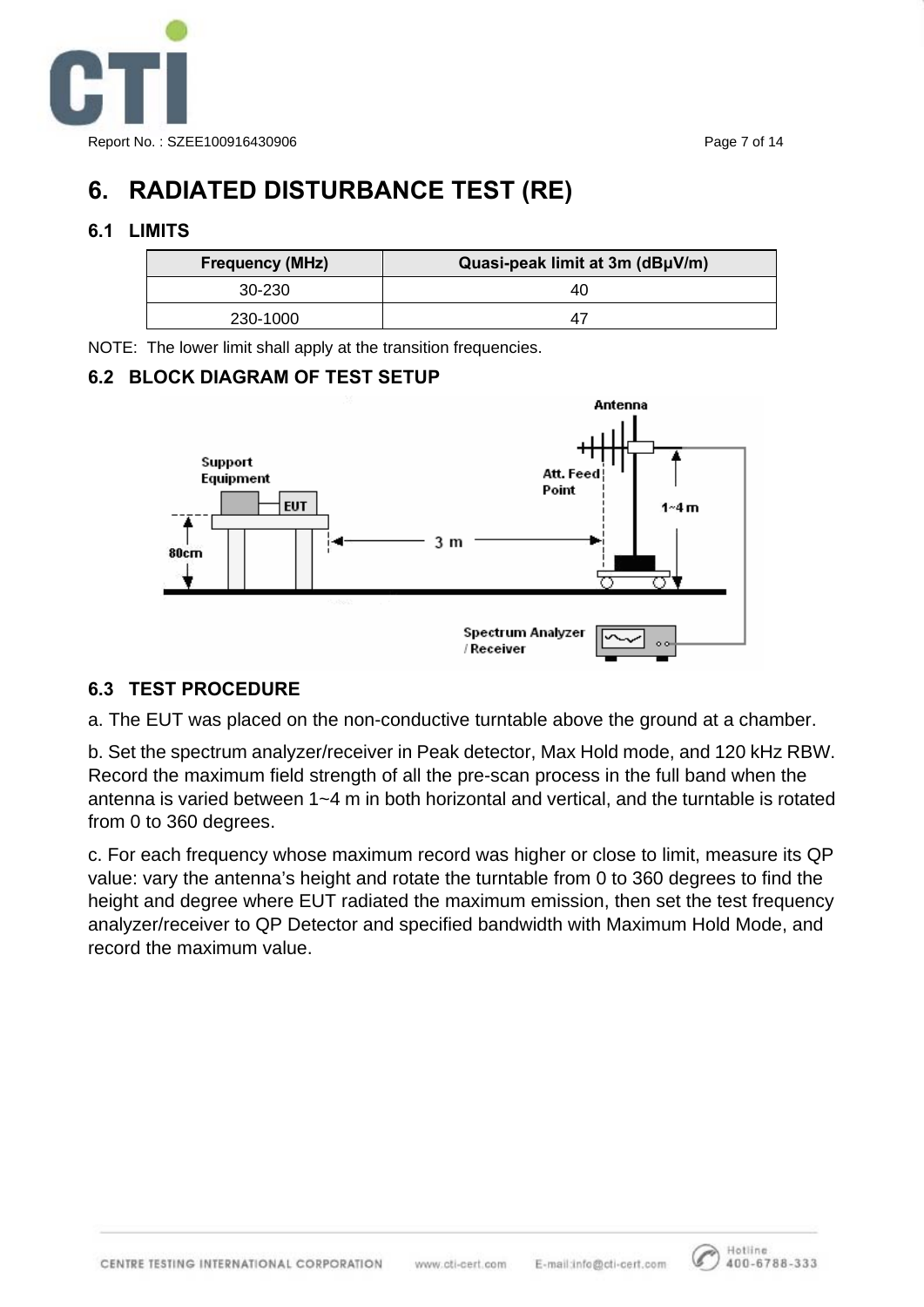

#### **6.4 GRAPHS AND DATA**





| No. Freq.        |      | Reading Level<br>(dBuV) |     | Correct<br>Factor |       | Measurement<br>(dBuV/m) |     | Limit<br>(dBuV/m) |     | Margin<br>(dB) |     |   |             |
|------------------|------|-------------------------|-----|-------------------|-------|-------------------------|-----|-------------------|-----|----------------|-----|---|-------------|
| MHz              | Peak | QP                      | AVG | dB                | peak  | QP                      | AVG | QP                | AVG | QP             | AVG |   | P/F Comment |
| 30,0000          | 707  |                         |     | 17.63             | 24.70 |                         |     | 40.00             |     | $-15.30$       |     | P |             |
| 2 209.4499       | 8.38 |                         |     | 12.37             | 20.75 |                         |     | 40.00             |     | $-19.25$       |     | P |             |
| 3 393.7500       | 9.25 |                         |     | 18.31             | 27.56 |                         |     | 47.00             |     | $-19.44$       |     | P |             |
| 4 678.2833       | 9.74 |                         |     | 24.08             | 33.82 |                         |     | 47.00             |     | $-13.18$       |     | P |             |
| 5 839 9500 10.02 |      |                         |     | 25.60             | 35.62 |                         |     | 47.00             |     | $-11.38$       |     | P |             |
| 6 932.1000       | 996  |                         |     | 26.87             | 36.83 |                         |     | 47.00             |     | $-10.17$       |     | P |             |



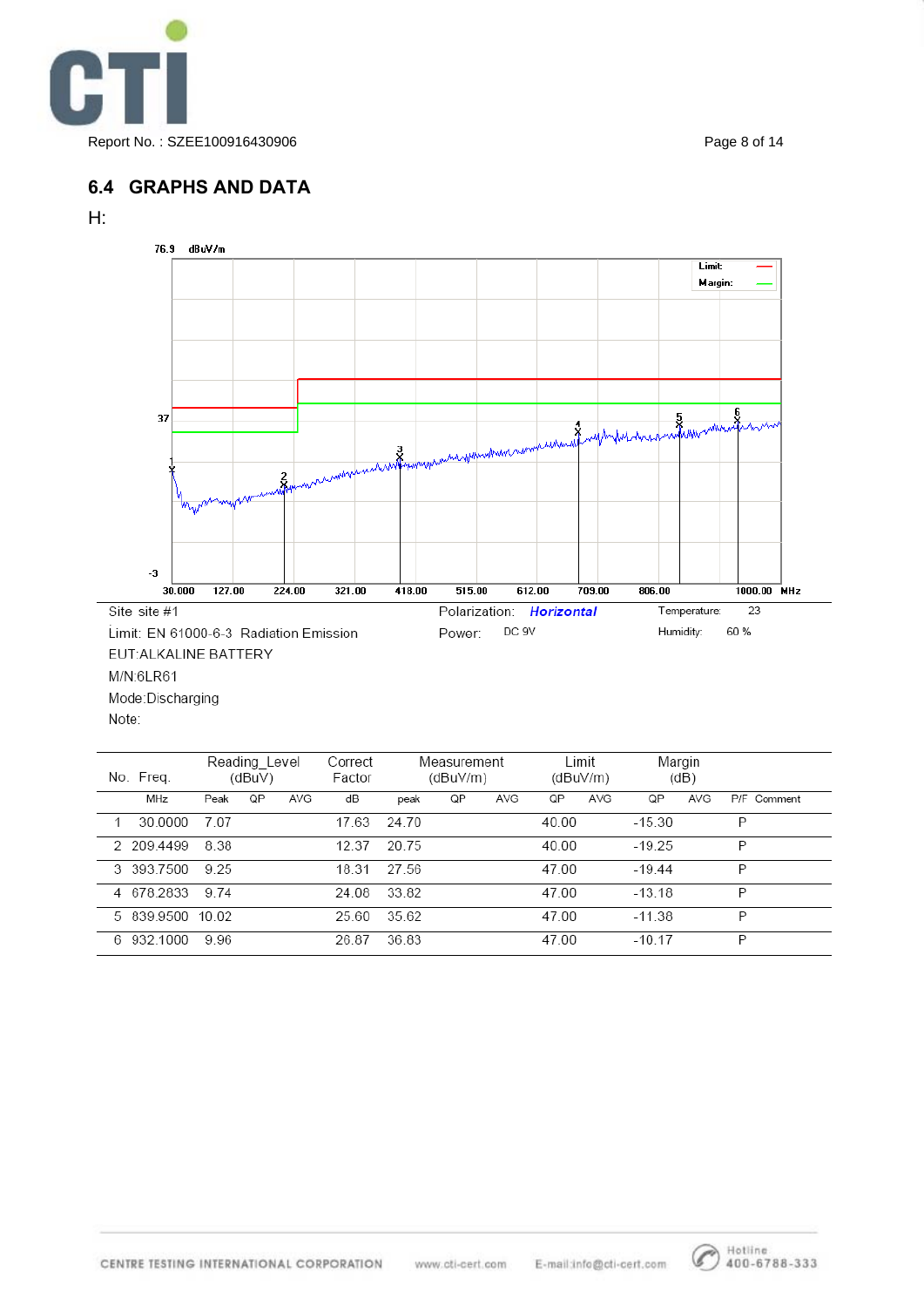



|   | No. Freq.  |      | Reading_Level<br>(dBuV) |     | Correct<br>Factor |       | Measurement<br>(dBuV/m) |     | Limit<br>(dBuV/m) |     | Margin<br>(dB) |     |   |             |
|---|------------|------|-------------------------|-----|-------------------|-------|-------------------------|-----|-------------------|-----|----------------|-----|---|-------------|
|   | MHz        | Peak | QP                      | AVG | dB                | peak  | QP                      | AVG | QP                | AVG | QP             | AVG |   | P/F Comment |
|   | 30.0000    | 6.53 |                         |     | 17.63             | 24.16 |                         |     | 40.00             |     | $-15.84$       |     | P |             |
|   | 2 206.2167 | 955  |                         |     | 12 19             | 21 74 |                         |     | 40.00             |     | $-18.26$       |     | P |             |
|   | 3 371 1166 | 9.01 |                         |     | 17.99             | 27.00 |                         |     | 47.00             |     | $-20.00$       |     | P |             |
|   | 4 720.3165 | 9.99 |                         |     | 24.63             | 34.62 |                         |     | 47.00             |     | $-12.38$       |     | P |             |
|   | 5 893 2998 | 9.61 |                         |     | 26.50             | 36.11 |                         |     | 47.00             |     | $-10.89$       |     | P |             |
| 6 | 998.3831   | 9.63 |                         |     | 27.77             | 37.40 |                         |     | 47.00             |     | $-9.60$        |     | P |             |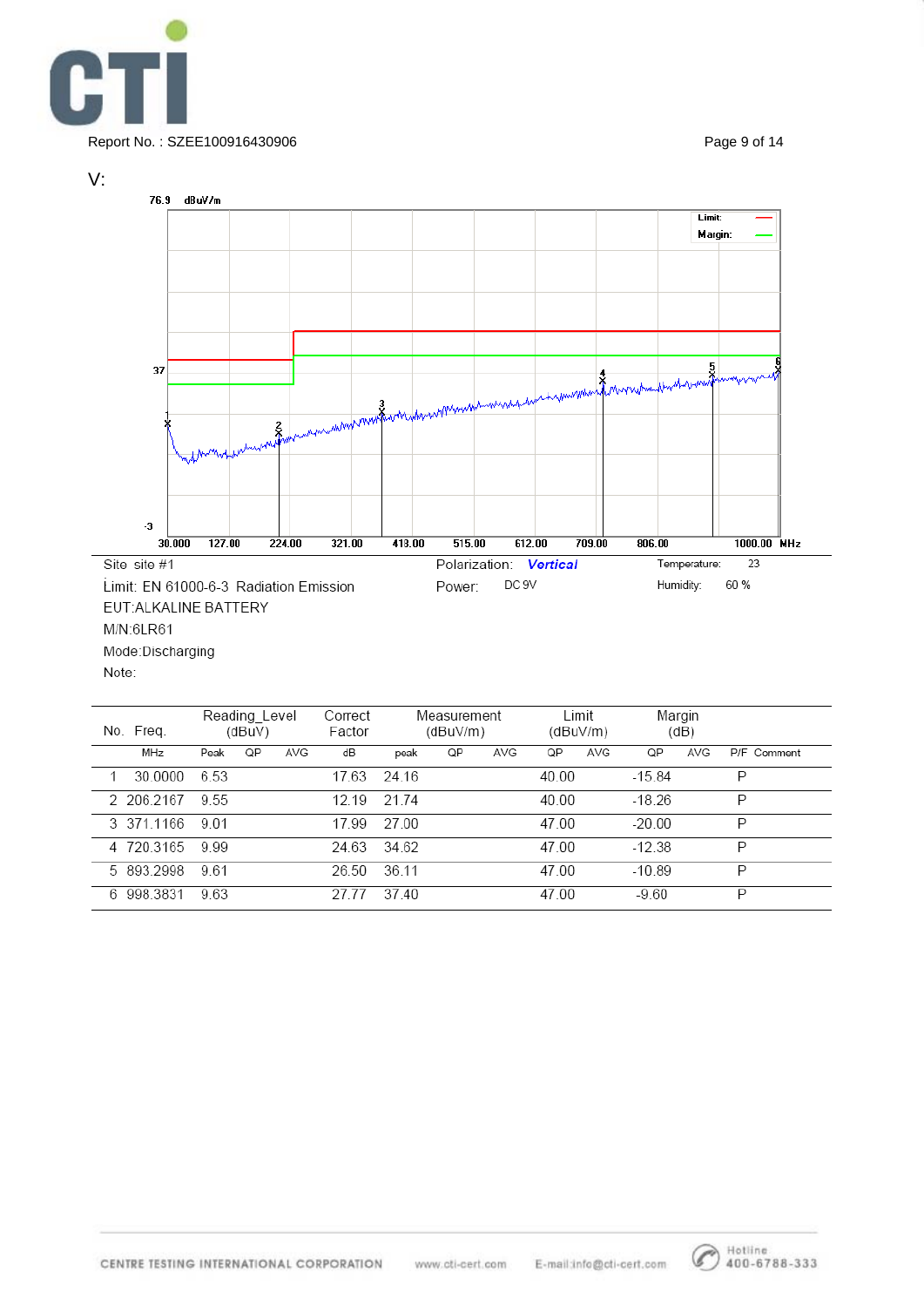

## **APPENDIX 1 PHOTOGRAPHS OF TEST SETUP**



#### **RE TEST SETUP**

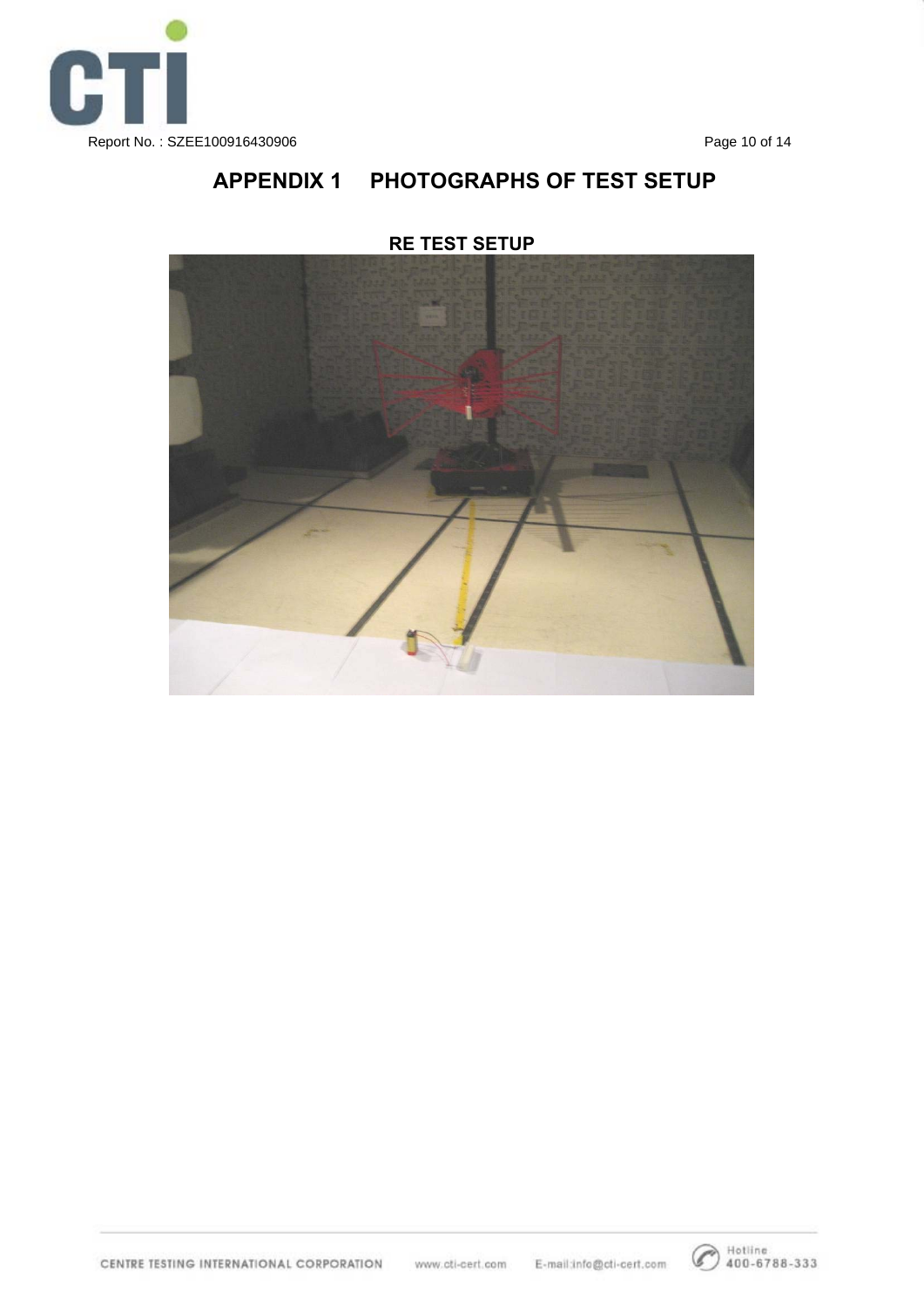

## **APPENDIX 2 PHOTOGRAPHS OF EUT**



## View of EUT-1(6LR61)



## View of EUT-2(6LR61)

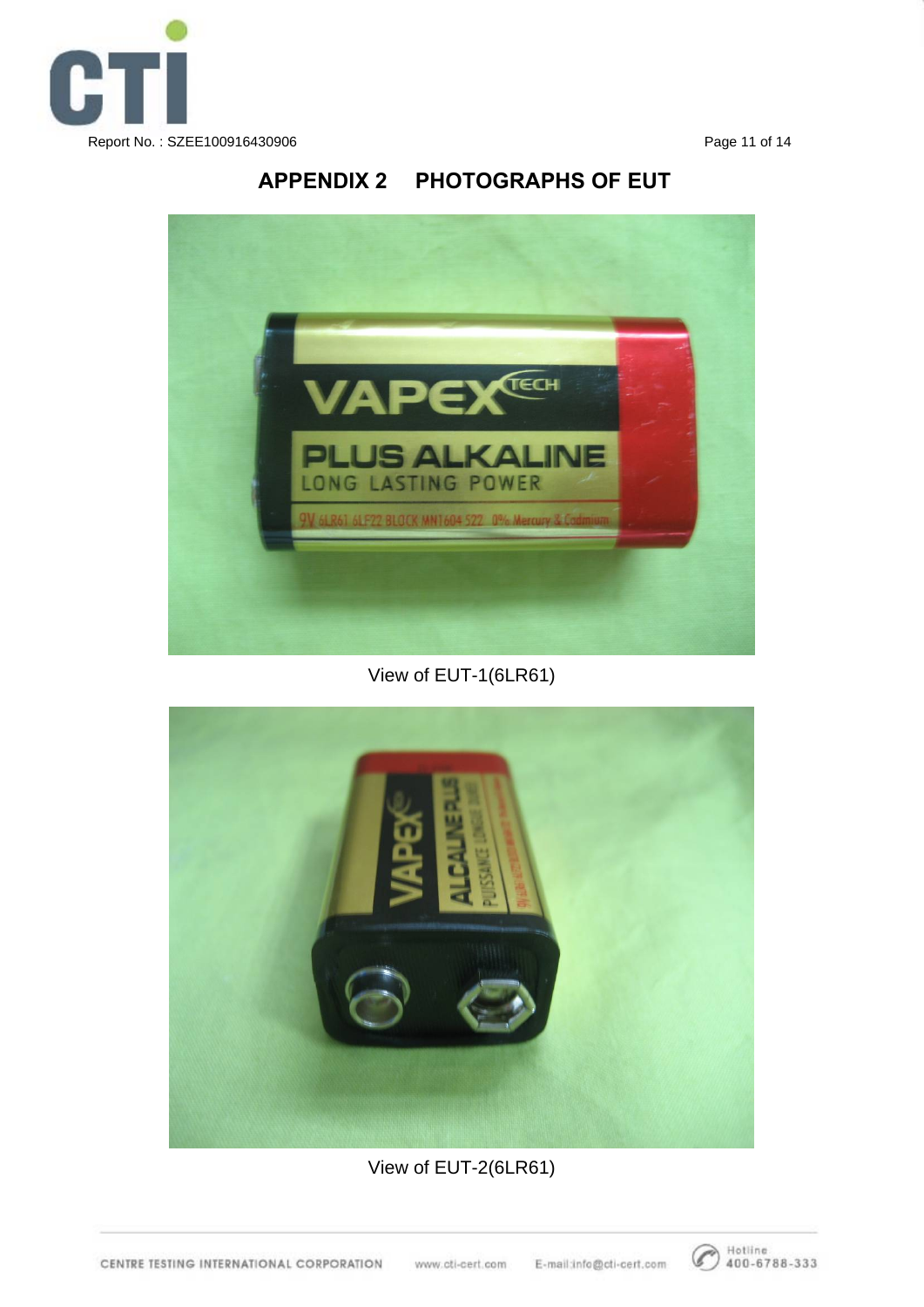



## View of EUT-3(6LR61)



View of EUT-4(LR03)

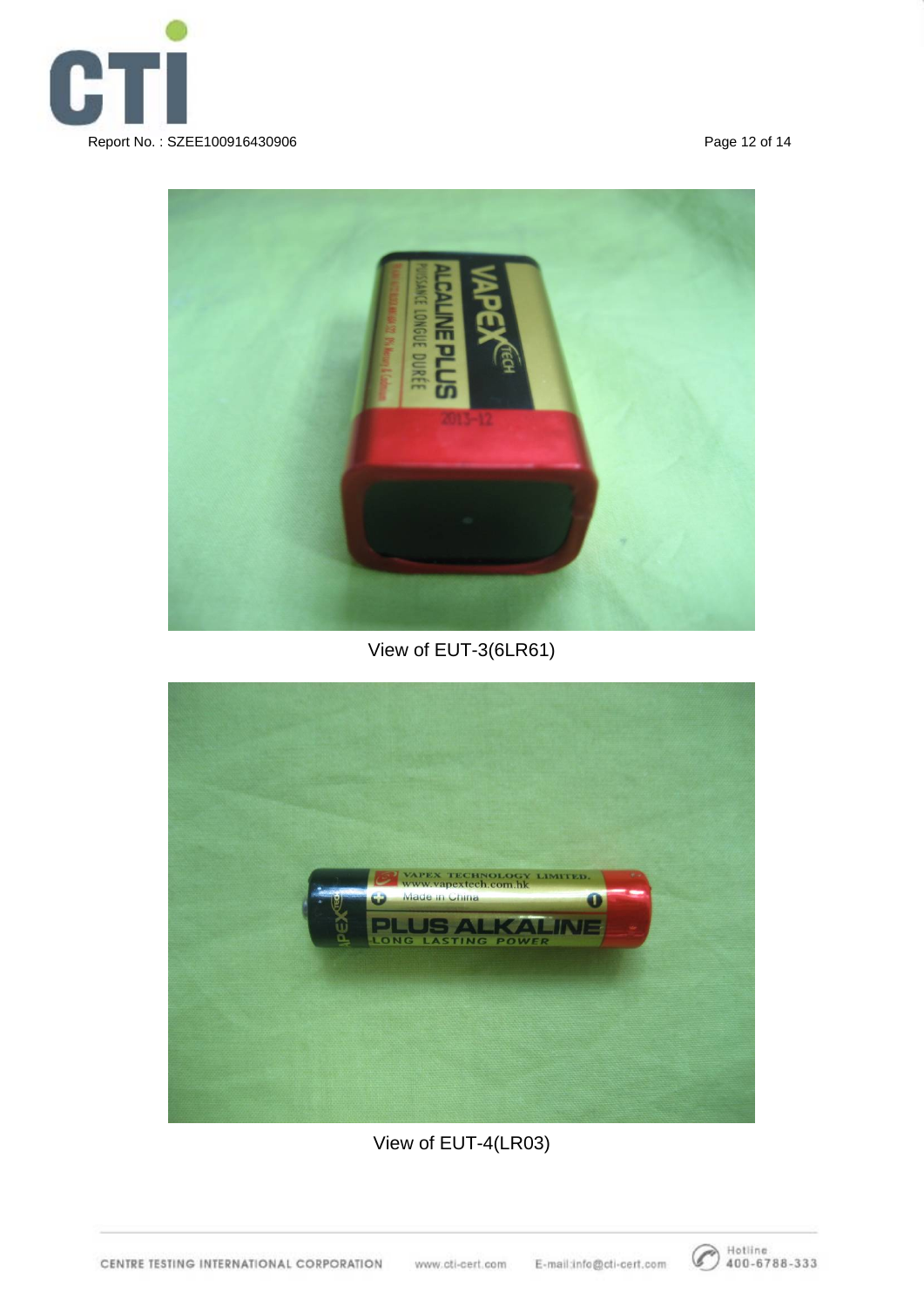



## View of EUT-5(LR6)



#### View of EUT-6(LR14)